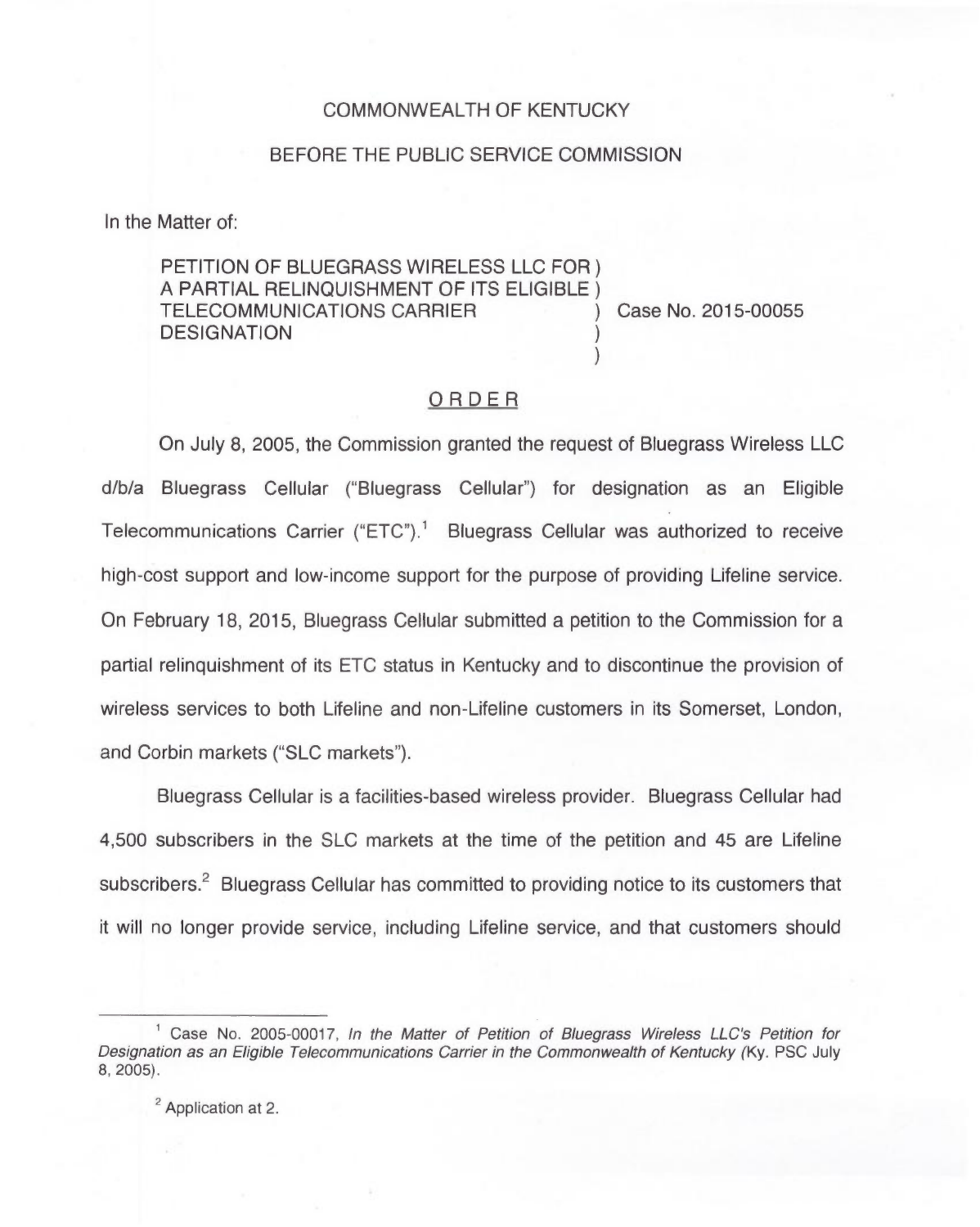seek a new wireless service provider.<sup>3</sup> Bluegrass Cellular states that is has provided written notice to Lifeline customers, along with periodic text messages and phone calls to the customers' wireless numbers.<sup>4</sup>

Under 47 U.S.C. § 214(e)(4), a State commission shall permit a carrier to relinquish its ETC designation in any area served by more than one ETC. The incumbent Local Exchange carriers, AT&T Kentucky and Windstream Kentucky East, are designated as ETCs, and the Commission is aware that other utilities are designated as ETCs in the area. Because other ETCs currently serve the entire area in which Bluegrass Cellular is designated an ETC in Kentucky, notice need not be provided to those carriers to permit them to purchase or construct facilities to ensure that customers will continue to receive service.

47 U.S.C. 5 214 (e)(4) states in part:

<sup>A</sup> State commission... shall permit an eligible telecommunications carrier to relinquish its designation as such a carrier in any area served by more than one eligible telecommunications carrier. An eligible telecommunications<br>carrier that seeks to relinquish its eligible carrier that seeks to relinquish telecommunications carrier designation for an area served by more than one eligible telecommunications carrier shall give advance notice to the State commission... of such relinquishment. Prior to permitting a telecommunications carrier designated as an eligible telecommunications carrier to cease providing universal service in an area served by more than one eligible telecommunications carrier, the State commission... shall require the remaining eligible telecommunications carrier or carriers to ensure that all customers served by the relinquishing carrier will continue to be served, and shall require sufficient notice to permit the purchase or construction of adequate facilities by any remaining eligible telecommunications carrier. The State commission... shall establish a time, not to exceed one

 $<sup>4</sup>$ Id. at 7.</sup>

 $3$  *Id.* at 2-3.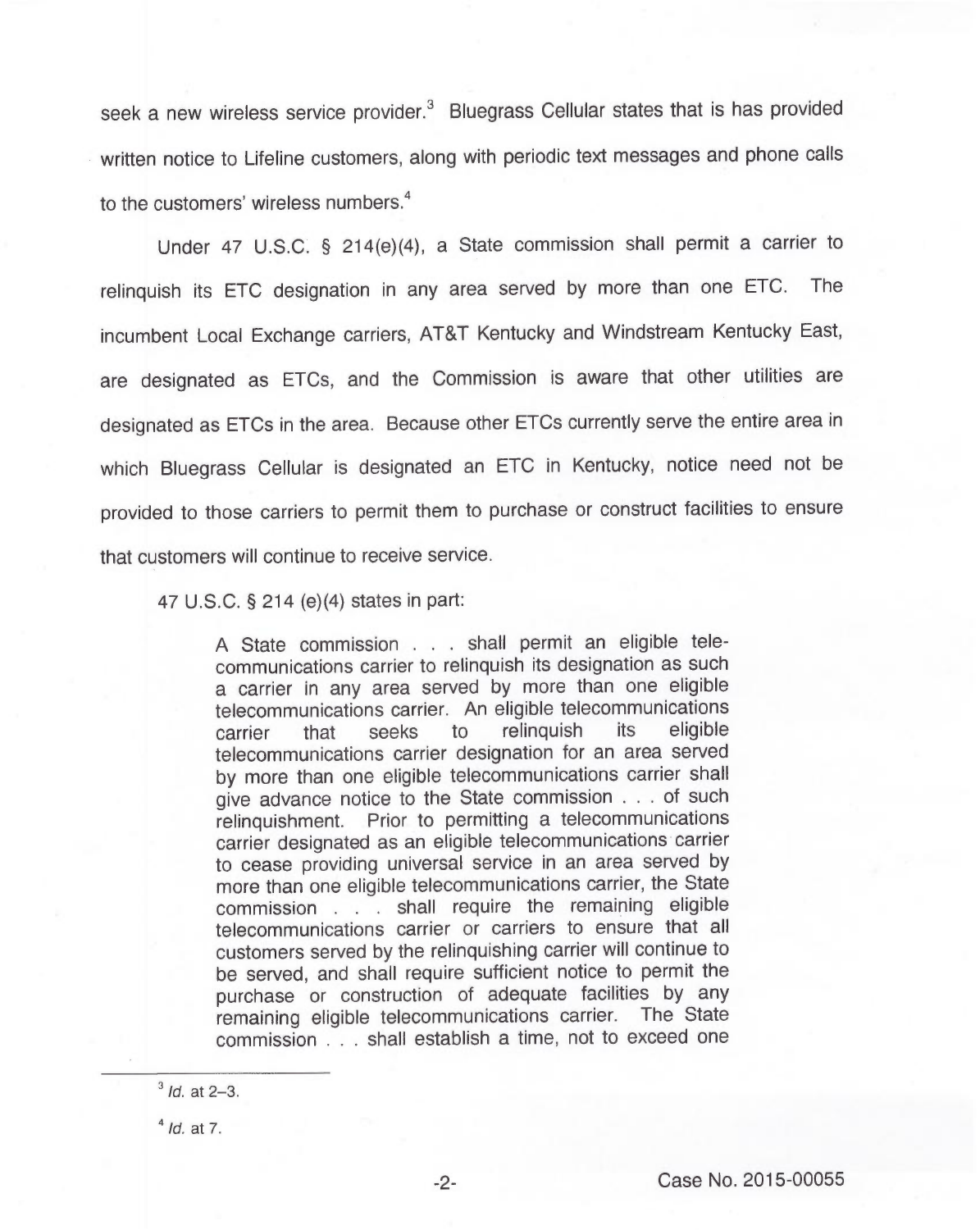year after the State commission... approves such relinquishment under this paragraph, within which such purchase or construction shall be completed.

Based on the evidence and having been sufficiently advised, the Commission finds that, pursuant to 47 U.S.C.  $\S$  214(e)(4), there is more than one ETC in the area of relinquishment, and those carriers have sufficient facilities for the provision of service. The Commission also finds that Bluegrass Cellular has provided sufficient notice to its customers to enable those customers to seek alternative service providers.

IT IS THEREFORE ORDERED that:

1. Bluegrass Cellular's request to withdraw as an ETC in the SLC Markets is granted.

2. This case is now closed and removed from the Commission's docket.

For the Commission

ENTERED MAR 1 9 2015 KENTUCKY PUBLIC SERVICE COMMISSION

**ATTEST** Executive Director